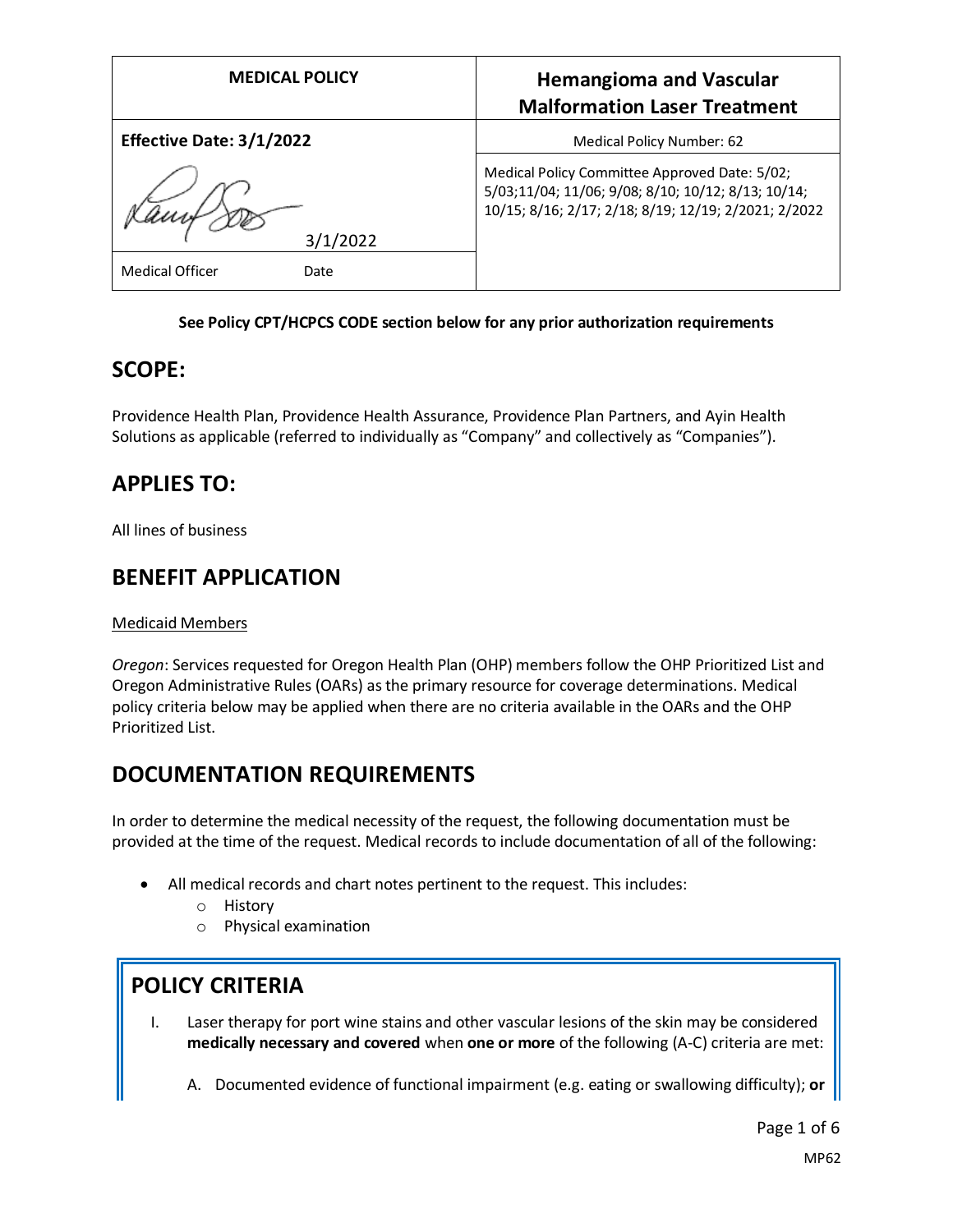- B. Lesion results in any of the following:
	- 1. Bleeding
	- 2. Ulceration
	- 3. Repeated infection; **or**
- C. Port wine lesions located on the face or neck.
- II. Laser therapy is considered **cosmetic and is not covered** as a treatment of port wine stains and other vascular lesions of the skin when the above criteria I. are not met.

Link t[o Policy Summary](#page-4-0)

## **CPT CODES**

| <b>All Lines of Business</b>        |                                                                                                      |
|-------------------------------------|------------------------------------------------------------------------------------------------------|
| <b>Prior Authorization Required</b> |                                                                                                      |
| 17106                               | Destruction of cutaneous vascular proliferative lesions (eg, laser technique); less than 10<br>sg cm |
| 17107                               | Destruction of cutaneous vascular proliferative lesions (eg, laser technique); 10.0 to 50.0<br>sg cm |
| 17108                               | Destruction of cutaneous vascular proliferative lesions (eg, laser technique); over 50.0 sq<br>cm    |

### **DESCRIPTION**

#### **Hemangiomas**

Hemangiomas are benign tumors made up of blood vessels. They can be found anywhere on the body, but commonly appear on the face, scalp, chest, or back. Hemangiomas rarely become malignant and usually fade and shrink over time, and therefore they are not commonly treated. Some may treat hemangiomas when the tumor interferes with vision, breathing, or may potentially cause disfigurement. Treatment may involve beta blockers, steroids, compression, embolization, and laser treatment.<sup>1</sup>

#### Port Wine Stains (PWS)

Port wine stains (nevus flammeus) are capillary malformations occurring from vascular anomalies that cause discoloration of the skin.<sup>2</sup> Present at birth, port wine stains (PWS) are most commonly singular in occurrence. They are distinct from infantile hemangiomas. Rarely, they occur as part of a larger constellation of malformation syndromes. As a child grows, the pink to red patches grow in proportion to the child's growth, the red color deepens, and the area thickens. Capillary malformations occur in 0.1 to 2 percent of newborns. The etiology is unknown.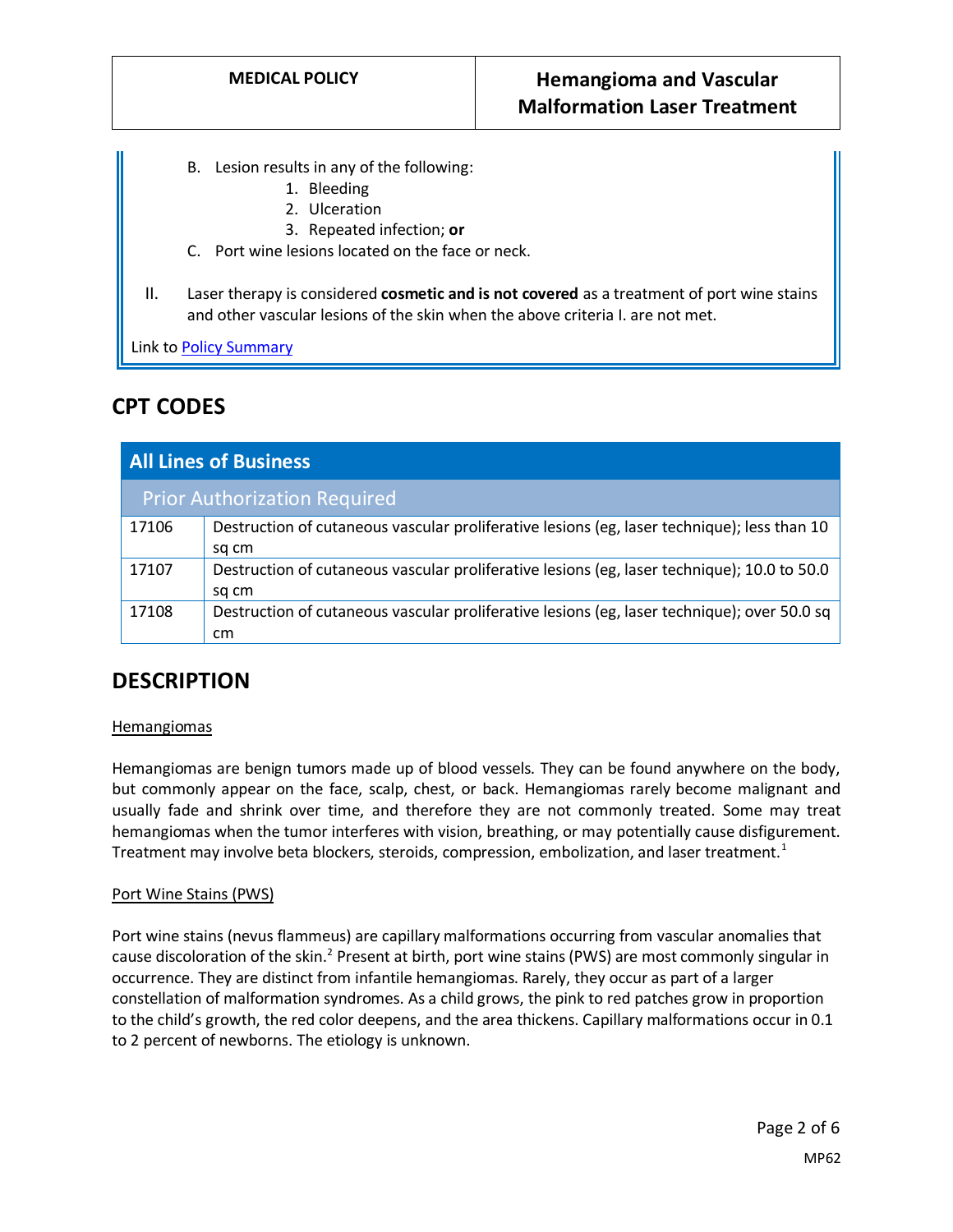#### Laser Treatment of Hemangiomas and Port Wine Stains (PWS)

Laser treatment of hemangiomas and PWS in its macular stage (childhood) may prevent the development of the hypertrophic component of the lesion. The pulsed dye laser was developed specifically to treat cutaneous vascular lesions. Laser treatment diminishes the existing blood vessels, making them smaller and fewer in number, reducing the progression of these lesions. Laser treatment can be administered in an outpatient setting, usually in multiple sessions.<sup>3</sup>

## **REVIEW OF EVIDENCE**

A review of the ECRI, Hayes, Cochrane, and PubMed databases was conducted regarding the use of laser treatment for port-wine stains. Below is a summary of the available evidence identified through December of 2021.

• In 2012 (archived in 2018), Hayes conducted a health technology assessment of pulsed dye laser (PDL) therapy for cutaneous vascular lesions. $3$  Eight randomized trials and 14 nonrandomized trials were included in the assessment for PWS. The review found that PDL offered a better blanching response with fewer side effects than other laser treatments. Three studies found that cryogen sprayed cooled PDL was superior to PDL with respect to PWS clearing, while a fourth study found no difference between treatments in lightening or pain. When comparing PDL to newer technologies such as intense pulsed light and photodynamic therapy, there was no consistent evidence that newer technologies had greater benefit than PDL.

Two randomized trials, 3 retrospective comparative studies, and 3 case series were included for hemangiomas, mainly focusing on infant and child populations. One randomized trial found no difference between cryogen PDL and PDL therapy for lesion clearance, although cryogen PDL significantly reduced the mean time of maximum hemangioma proliferation with fewer adverse effects. Another randomized trial found that early PDL treatment was no better than observation in infants, potentially increasing risk of skin atrophy and hypopigmentation. There is contrasting evidence for the benefits or different laser treatments versus observations in children. Hemangiomas may resolve spontaneously without treatment, but 20-40% of children are left with residual skin changes that may lead to permanent deformation of facial features.

Hayes included 2 systematic review in their assessment. One systematic review conducted by the Canadian Agency for Drugs and Technologies in Health found that included studies were generally of poor quality, but the evidence suggests that PDL is a safe and effective treatment for PWS compared to alternative treatments.

The second systematic review was a 2011 systematic review by Cochrane that included 5 randomized controlled trials (RCTs) involving 103 subjects to evaluate (pulsed dye laser) PDL against other light sources.<sup>4</sup> PDL resulted in more than 25% reduction in redness in 50-100% of the participants. This result was after 1 to 3 treatments for up to 4-6 months post operatively. Cochrane reviewers noted that additional high-quality RCTs are needed to compare different laser treatments and assess patient satisfaction. The authors concluded the PDL leads to clinically relevant clearance of PWS.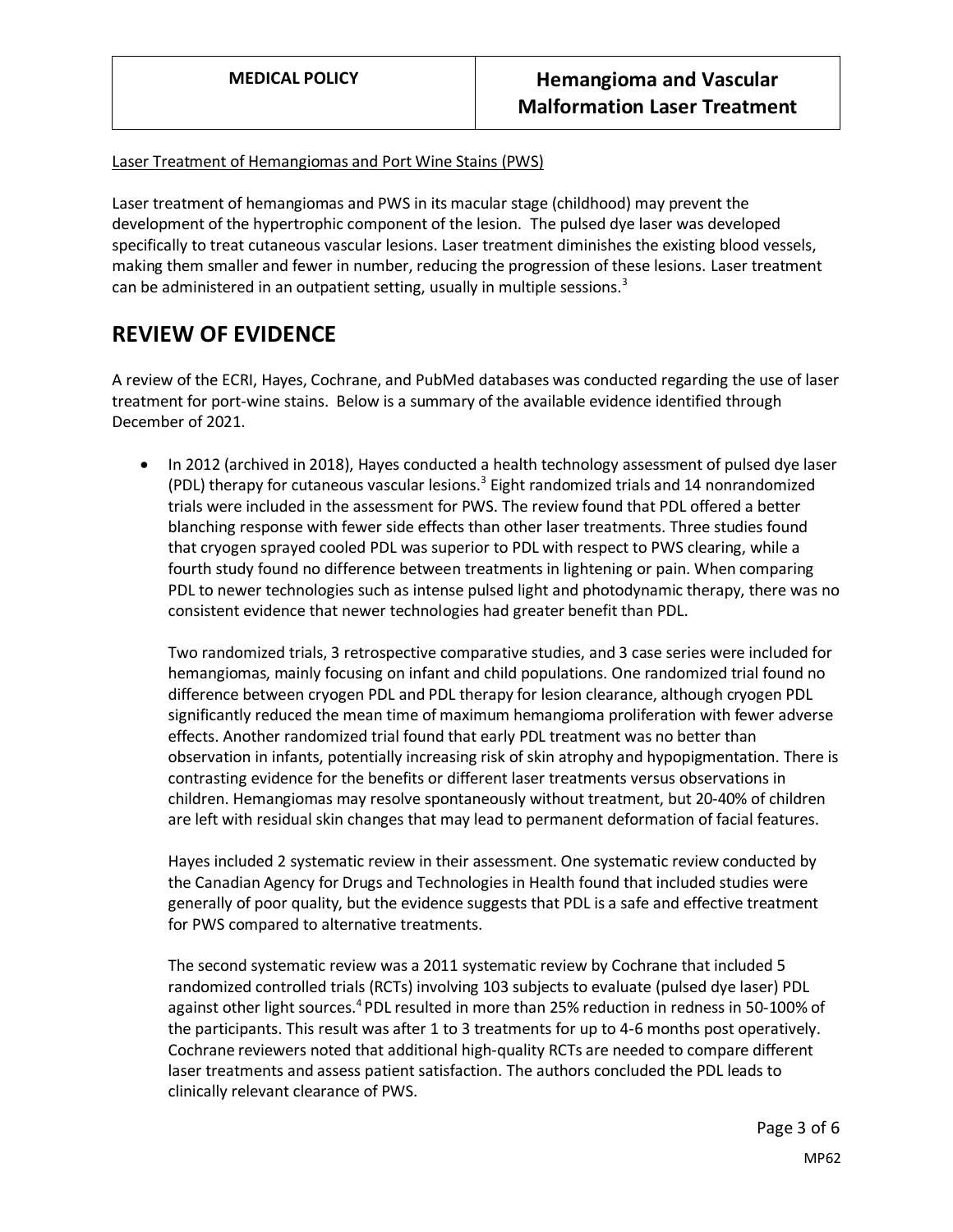- In 2018, a Cochrane review was published on interventions for infantile hemangiomas of the skin.<sup>5</sup> The review included 28 randomized trials with a total of 1728 participants, assessing interventions including beta blockers, lasers, radiation therapy, and steroids. Two trials with 142 children were assessed comparing PDL to wait-and-see. The trials found no differences between the two groups in terms of clearance. In one study, risk of skin atrophy was 3.46 times higher after PDL than wait and see, and risk of hypopigmentation was 3.05 times higher after PDL. The authors concluded that that there is no evidence of a difference in achieving clearance of hemangiomas between PDL and wait-and-see.
- Additional, small, nonrandomized studies were identified which support the use of laser treatment of port wine stains. $6-8$

## **CLINICAL PRACTICE GUIDELINES**

#### American Academy of Pediatrics (AAP)

In 2019, the AAP published a clinical practice guideline for the management of infantile hemangiomas. They recommend surgery and laser therapy as treatment options in managing selected infantile hemangiomas, giving the recommendation a grade C, moderate recommendation rating.<sup>9</sup>

## **CENTERS FOR MEDICARE & MEDICAID**

Cosmetic surgery is statutorily excluded by Medicare, and thus, is not a covered Medicare benefit.

*Title XVIII of the Social Security Act, Section 1862(a)(1)(P)(10)(4):*

"Notwithstanding any other provision of this title, no payment may be made under part A or part B for any expenses incurred for items or services where such expenses are for cosmetic surgery or are incurred in connection therewith, except as required for the prompt repair of accidental injury or for improvement of the functioning of a malformed body member."

General Medicare guidance regarding cosmetic and reconstructive procedures is as follows:

*Medicare Benefit Policy Manual, Chapter 16, §120:*

"Cosmetic surgery or expenses incurred in connection with such surgery is not covered. Cosmetic surgery includes any surgical procedure directed at improving appearance, except when required for the prompt (i.e., as soon as medically feasible) repair of accidental injury or for the improvement of the functioning of a malformed body member. For example, this exclusion does not apply to surgery in connection with treatment of severe burns or repair of the face following a serious automobile accident, or to surgery for therapeutic purposes which coincidentally also serves some cosmetic purpose."

In addition, the Noridian LCD for *Plastic Surgery* [\(L37020\)](https://nam11.safelinks.protection.outlook.com/?url=https%3A%2F%2Fwww.cms.gov%2Fmedicare-coverage-database%2Fview%2Flcd.aspx%3Flcdid%3D37020&data=04%7C01%7CJennifer.Gill%40providence.org%7C742f96bc5912427071fd08d9d163e631%7C2e3190869a2646a3865f615bed576786%7C0%7C0%7C637771049257463470%7CUnknown%7CTWFpbGZsb3d8eyJWIjoiMC4wLjAwMDAiLCJQIjoiV2luMzIiLCJBTiI6Ik1haWwiLCJXVCI6Mn0%3D%7C3000&sdata=V%2FzQDljuGR8dOqQg%2BEKckKVX%2Bw25aeD1bP4WuvT9jh4%3D&reserved=0) calls out several key points regarding cosmetic vs. reconstructive procedure decision-making.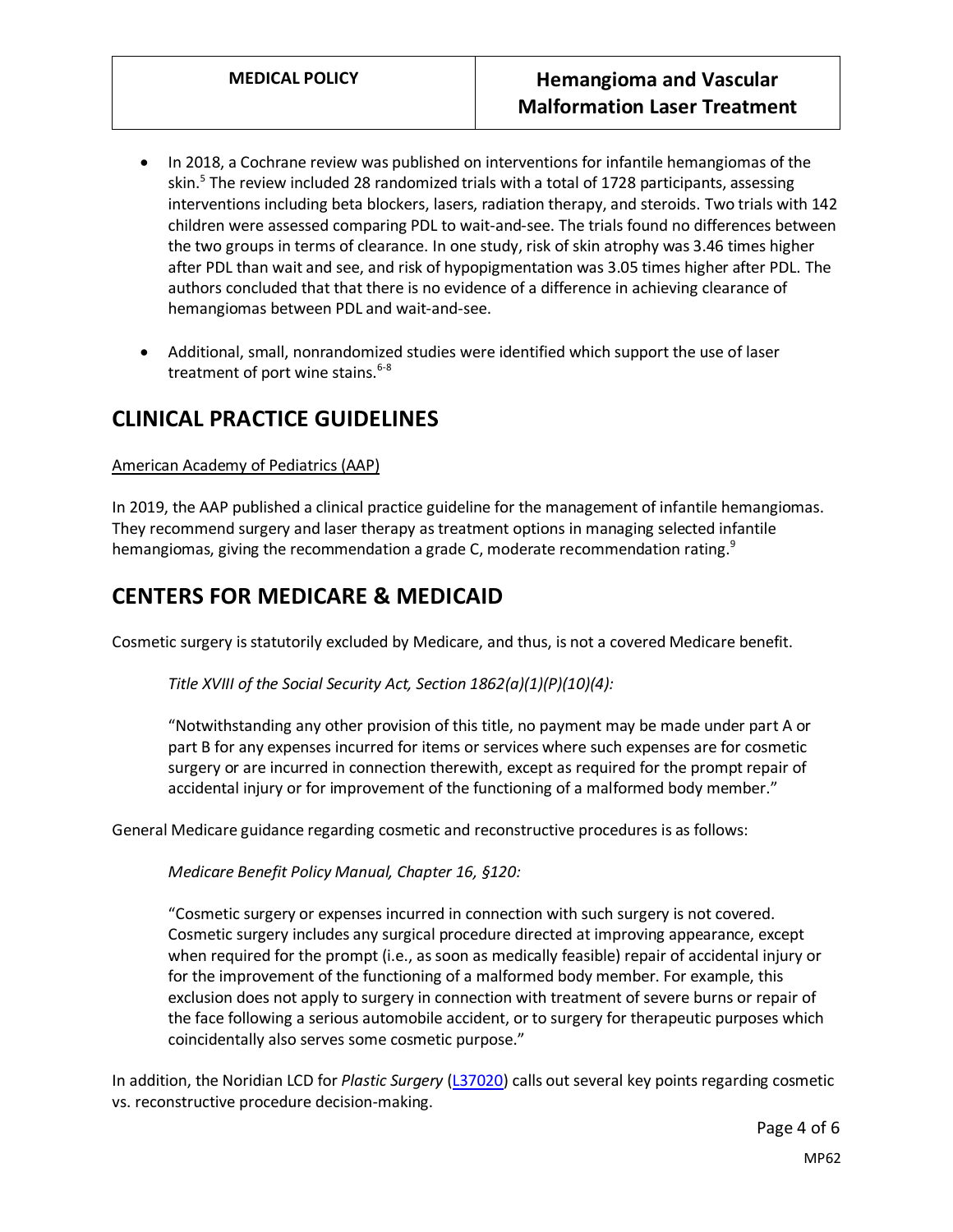As of 1/6/2021, no Medicare coverage policy or guidance (e.g., manual, national coverage determination [NCD], local coverage determination [LCD] article [LCA], etc.) was identified which **specifically** addresses laser treatment of port wine stains or other vascular lesions of the skin. However, the LCA for *Billing and Coding: Benign Skin Lesion Removal (Excludes Actinic Keratosis, and Mohs)* [\(A57162\)](https://nam11.safelinks.protection.outlook.com/?url=https%3A%2F%2Fwww.cms.gov%2Fmedicare-coverage-database%2Fview%2Farticle.aspx%3Farticleid%3D57162&data=04%7C01%7CJennifer.Gill%40providence.org%7C742f96bc5912427071fd08d9d163e631%7C2e3190869a2646a3865f615bed576786%7C0%7C0%7C637771049257463470%7CUnknown%7CTWFpbGZsb3d8eyJWIjoiMC4wLjAwMDAiLCJQIjoiV2luMzIiLCJBTiI6Ik1haWwiLCJXVCI6Mn0%3D%7C3000&sdata=R7tGS30reEVtAUwz0FptajbHpxdByz0GSp5XBIsaFuU%3D&reserved=0) states, "CPT codes 17106, 17107 and 17108 describe treatment of lesions that are usually cosmetic. When using these CPT codes the clinical records should clearly document the medical necessity of such treatment and why the procedure is not cosmetic."

Neither the Noridian LCA A57162, nor any other Medicare policy provide specific coverage criteria to be used to determine whether laser treatment of vascular lesions may be considered cosmetic or reconstructive. In the absence of any NCD, LCD, or other Medicare policy, Medicare guidelines allow a Medicare Advantage Organization (MAO) to make coverage determinations, applying an objective, evidence-based process, based on authoritative evidence. *(Medicare Managed Care Manual, Ch. 4, §90.5)* The Medicare guidance for cosmetic vs. reconstructive decision-making are in alignment with the policy criteria noted above; therefore, this Company medical policy will be applied for medical necessity decision-making.

## <span id="page-4-0"></span>**POLICY SUMMARY**

There are limited large studies regarding pulsed dye laser (PDL) to treat hemangiomas and port wine stains (capillary malformations). However, the evidence does demonstrate that PDL is an effective method for reducing the progression of skin thickening and lesion formation, and is therefore considered standard of care.

# **INSTRUCTIONS FOR USE**

Company Medical Policies serve as guidance for the administration of plan benefits. Medical policies do not constitute medical advice nor a guarantee of coverage. Company Medical Policies are reviewed annually and are based upon published, peer-reviewed scientific evidence and evidence-based clinical practice guidelines that are available as of the last policy update. The Companies reserve the right to determine the application of Medical Policies and make revisions to Medical Policies at any time. Providers will be given at least 60-days notice of policy changes that are restrictive in nature.

The scope and availability of all plan benefits are determined in accordance with the applicable coverage agreement. Any conflict or variance between the terms of the coverage agreement and Company Medical Policy will be resolved in favor of the coverage agreement.

# **REGULATORY STATUS**

#### Mental Health Parity Statement

Coverage decisions are made on the basis of individualized determinations of medical necessity and the experimental or investigational character of the treatment in the individual case. In cases where medical necessity is not established by policy for specific treatment modalities, evidence not previously